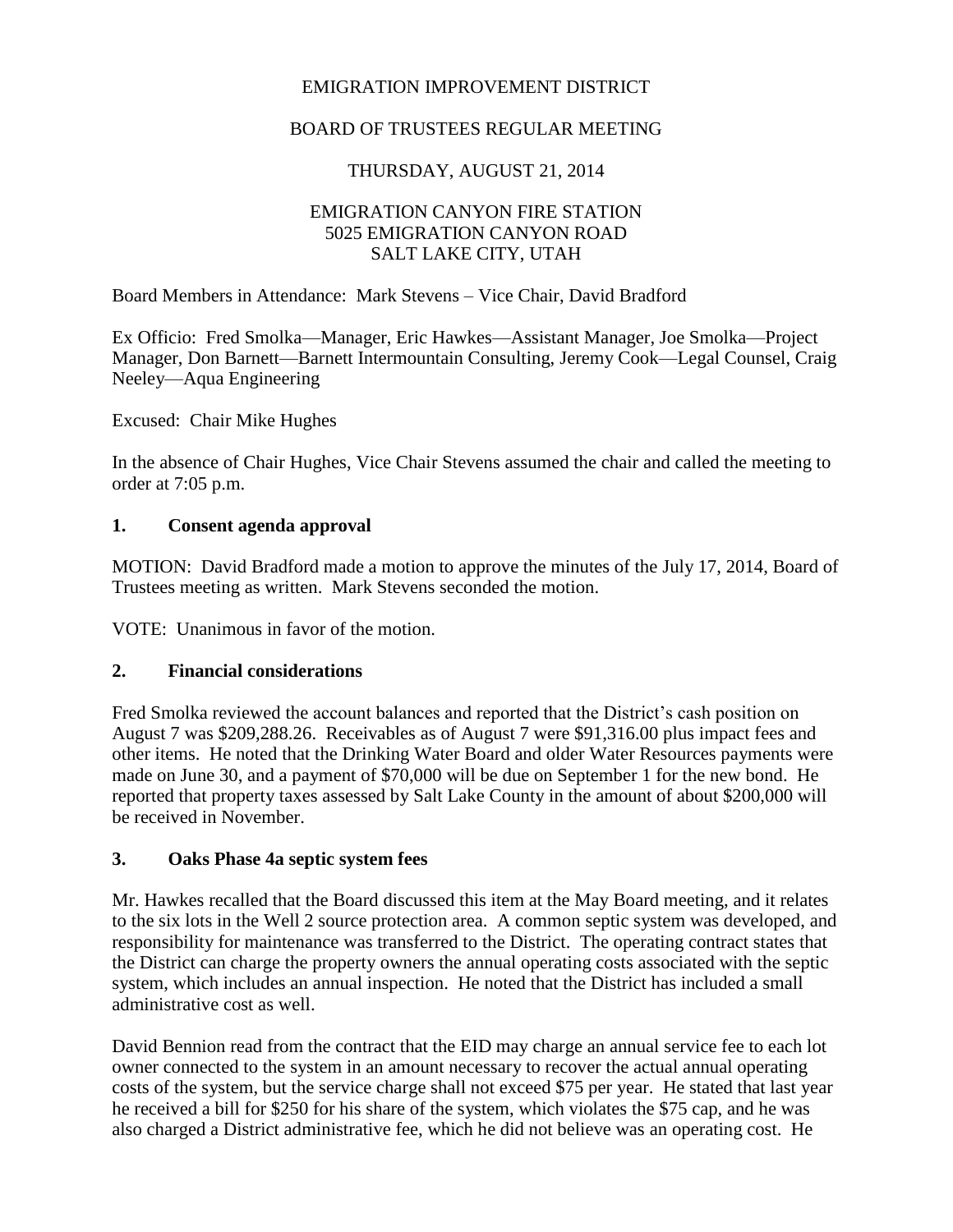Emigration Improvement District Board of Trustees Meeting August 21, 2014 Page 2 of 7

paid the bill under protest because Mr. Smolka told him that the District had not charged for the inspection fees it had incurred and they had accumulated for a few years, so he was billing more than \$75. He believed the reason for the \$75 cap was so he would not be surprised by receiving a bill for more than \$75 in any given year, and receiving a \$250 bill was not consistent with the agreement. Not long ago he received another bill for \$75 and asked to see the backup of how much the inspection actually cost and for previous years as well, and Mr. Hawkes told him those were not the actual costs but that they charge \$75 in anticipation of future years when the costs will be higher. However, that is not what the contract says. It says in any given year he is to pay the actual costs with a cap of \$75. When he asked to see the actual costs for this year, he was told that the inspection has not been done yet and that the District was charging the \$75 in anticipation of doing the inspection.

Mr. Bennion also questioned whether inspections of the system are operating costs, because without the inspections, the system would still operate. He maintained that inspecting the system is not a cost of operating it. He believed the septic system is a benefit to every water user in the Canyon and should be paid for by everyone to protect the well. He recalled that the well protection zone was only 300 feet when he purchased his lot. It was later changed to 1,500 feet, which put everyone in his cul-de-sac in the well protection zone, and they could not build in that zone with a septic system. They had to put in a communal septic system and pipe to a drainfield, with a pump vault, two pumps, and a backup generator, which cost about \$10,000. During the time he has lived in his home, he has replaced three pumps at a cost of about \$3,000 each. He incurs significant expense that benefits everyone, and yet he has to carry the cost of one-sixth of the cost of inspecting the system. He questioned the District administration fee, which does not seem to be consistent with the agreement, an inspection fee that was over \$75 in a year, inspection fees that have not yet been incurred, and paying \$75 a year when \$75 in operating expenses were not incurred so the District can build up money if they need it in the future.

Mr. Smolka explained that Mr. Bennion signed an agreement when the system was installed agreeing to pay up to \$75 per year. He acknowledged that he made a mistake and had to bill four years at once. He recalled that Mr. Bennion objected to the District charging an administrative fee last year, and the District waived it. He explained that the inspection is required by the State, and it was stated in the agreement that would be done each year. If the inspections are not done, the State will not allow them to continue to operate the septic system. With regard to whom this benefits, if these homes were not in the well protection zone, there would be no costs, so the fees do not benefit the rest of the Canyon; they only benefit these lots so they can have septic services. He recalled that The Boyer Company installed the system, so the property owners did not have to pay that expense, and then Boyer turned it over to the District to run.

Mr. Barnett explained that, as the District hydrologist, he was responsible for expanding the well protection zone. When the District took over the system, the source protection zones were deficient and did not adequately protect the drinking water for people in the Canyon. He understood that Mr. Bennion received a platted lot that was wrong, because identification of the source protection zone was inadequate. Had the developer done what was appropriate, he would not have been able to plat those lots or he would have had to place restrictions on them. Mr. Bennion argued that the system benefits everyone in the Canyon, and the costs are disproportionately borne by those who live in his area to insure that the well is safe and that the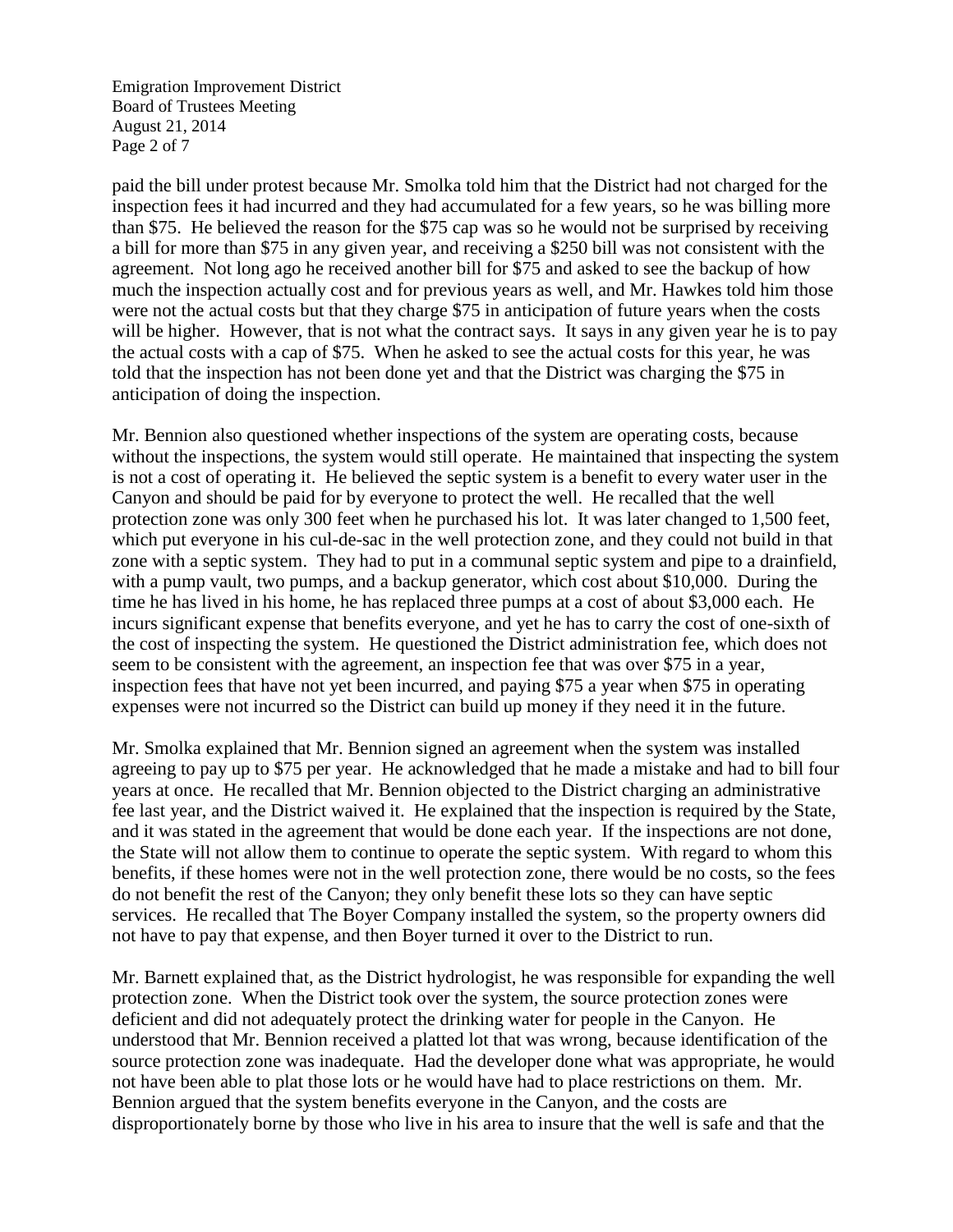Emigration Improvement District Board of Trustees Meeting August 21, 2014 Page 3 of 7

water is good. He also argued that the inspection is not an operating cost but just a State law that the District did not want to pay, so they are making the property owners pay for it. He also had not received a response to the District charging more money than the inspection costs.

Mr. Hawkes reported that the first inspection was \$300, the second and third were \$325 each, and the fourth was \$350. This year they will have to find someone else to do the inspections, because the people who were doing it no longer provide that service. Mr. Bennion noted that none of those numbers add up to \$75 per property owner. Mr. Smolka emphasized that, if they did not do the inspections, they could not operate the system, and this is a cost of operation. He discussed the additional administrative time required to get the inspections done and report them to the State. He also explained that no one else on the water system enjoys any benefit from this septic system; it is all for the people on the septic system. Mr. Bennion responded that the agreement does not say the property owners have to pay \$75 per year. It says they will pay the actual operating costs with a cap of \$75, and there has never been a year that the cost was \$75. Mr. Cook noted that the agreement also says the cap will increase by not to exceed 5% each year starting five years after the date of the agreement, which was 2003, so the cap is now higher than \$75. Mr. Bennion reiterated that the District is only supposed to charge the actual cost, and if the cost is \$50 per property, the District should not charge \$75. Mr. Cook noted that the District personnel also spend time administering the operation of the system, which should be factored into the operating costs. Mr. Bennion disagreed that those are costs of operating the system. He continued to argue that the septic system benefits everyone in the Canyon because it protects the well. He stated that the property owners involved did not want the septic system; it was imposed on them at significant expense. He believes the inspections simply protect the well, which is a benefit to everyone, so everyone should share in the cost.

Board Member Bradford commented that part of the issue seems to be that there is insufficient transparency about what goes into the bill to the property owners. Mr. Bennion asked that the District not charge an administrative fee, because the contract does not contemplate charging administrative fees. Board Member Bradford asked if Mr. Bennion would consider the inspection to be an operating cost since the system is not able to operate without that inspection. He explained that the inspection may not be required for the physical operation of the system, but it is required for its legal operation. If a function is required for the system to operate, he believed that should legitimately be considered an operating cost.

Vice Chair Stevens recommended that they consider the actual inspection cost to be the operating cost and have the District cover the administrative cost. He suggested that, each year after the inspection is done, the bill from the contractor be copied and included with a bill from the District dividing the cost between the six property owners. He understood that, if a major repair was needed, the property owners' portion of that cost would be capped at the \$75. He asked if Mr. Bennion is asking for a look back to previous bills. Mr. Bennion replied that he is not asking the District for what he was overcharged in the past, but he is asking them to consider the inspection fee to be a value to the well and the entire District so they can have clean water and charge those inspection fees to everyone on the water system. Mr. Cook disagreed with Mr. Bennion's position and stated that the inspection is an annual operating cost of the septic system. Clearly the property owners reviewed and signed the agreement and knew when they entered into the agreement that they were responsible for up to \$75 in system operating costs. From a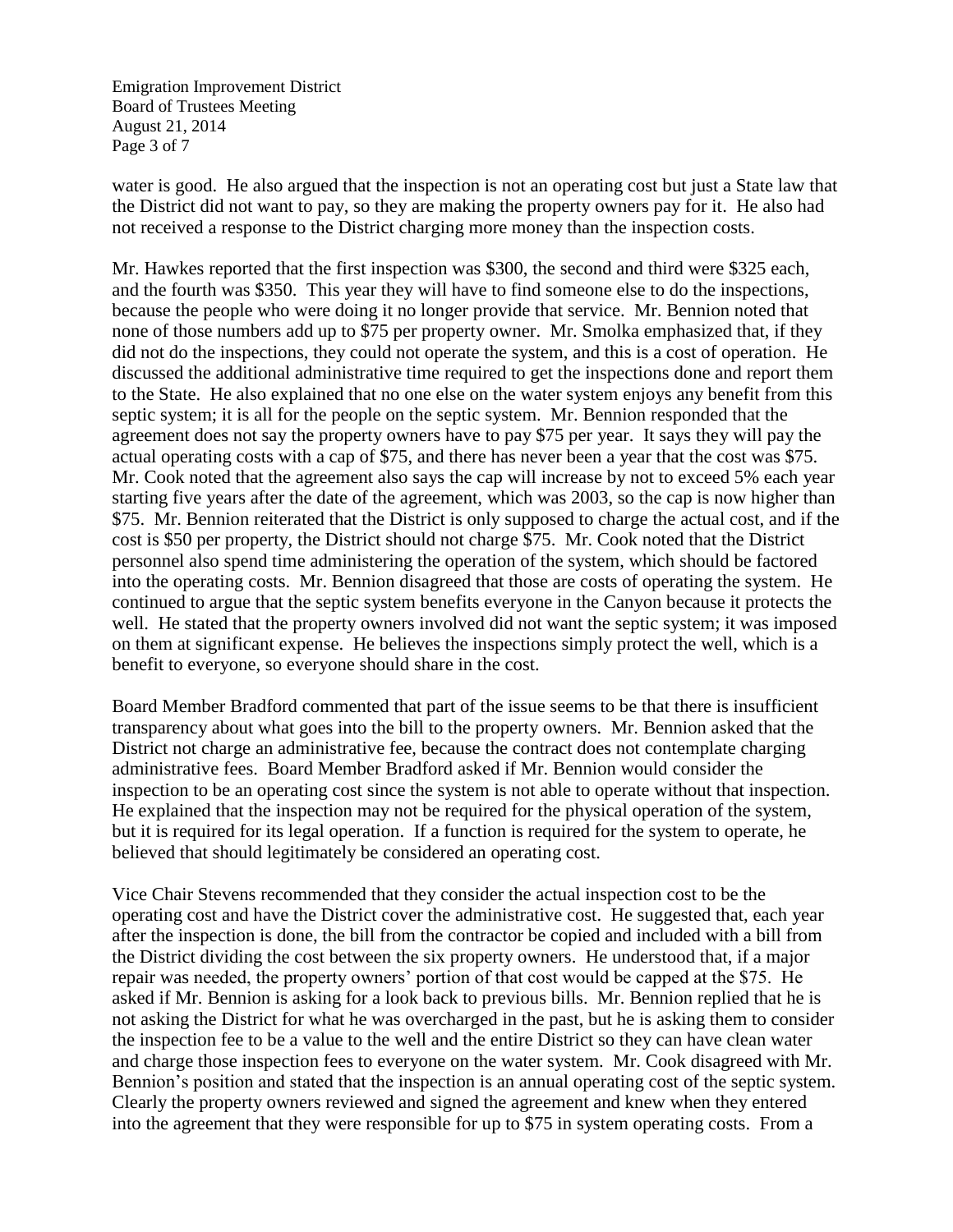Emigration Improvement District Board of Trustees Meeting August 21, 2014 Page 4 of 7

legal standpoint, he did not see how the inspections could not be considered an annual operating cost, because that was clearly contemplated in the agreement. He believed Vice Chair Stevens' compromise of not charging for the District's administrative costs was appropriate.

Board Member Bradford asked if the proposed compromise would be acceptable to Mr. Bennion and the other owners. Mr. Bennion replied that he does not represent any of the other owners, and he has already stated his preference that the inspection be considered a benefit to everyone and have everyone who would benefit share in the cost. Board Member Bradford responded that the benefit to the six property owners is that they do what they committed to do contractually to insure that the system is not polluted by the sewage coming from their properties. Everyone benefits from having clean water, but the reason the six property owners benefit is that they obligated themselves to engage in this system to divert their sewage away from the well to reduce the potential for contamination. If they do not do the inspection, the septic system cannot operate. He asked if there is a compromise other than not paying anything that Mr. Bennion would consider to be acceptable. Mr. Bennion replied that, if it is the District's position that he is contractually bound to pay operating costs, the District also needs to be contractually bound to not charge him costs that are not operating costs, like administrative fees that are subjective costs put on by the District, not charge him \$75 when the actual inspection cost is not \$75, and not charge him more than \$75 in any given year like last year. If he gets an invoice for an actual inspection that occurred that is divided by six, he will pay it.

Board Member Bradford did not believe the Board was in a position to take action without Chair Hughes present. He suggested that they make a final proposal after holding an executive session.

#### **4. Policy changes/review**

Mr. Smolka reviewed the current policy of having people turn in .75 acre feet of water when they join the water system. Mr. Barnett explained that, if people had less than .75 acre feet, they would pay the difference based on a cost of \$8,000 per acre foot. Some people received an adjudication from the State for less than .75 acre feet, and the District honored that adjudication. Some people along the main Canyon road wanted to keep their wells for irrigation and get their culinary water from the EID, so they were allowed to turn in .45 acre feet to cover their culinary use and use their wells to irrigate. An issue has come up that some of those people may now be taking all of their water from the EID system. He proposed that anyone who now wants to hook up to the system will turn in .75 acre feet or what was adjudicated with the State, and they can irrigate using their well if they wish to and operate on the District's water right. Board Member Bradford asked if the District would have to show those private wells as points of diversion. Mr. Barnett replied that would be done through a temporary change application. Even though the wells would operate under the District's water right, the District would not assume responsibility for maintenance of the wells or plugging or abandoning them. Mr. Cook confirmed that identifying a point of diversion for a water right does not obligate the District, and they can identify points of diversion in places where they do not own the property. Board Member Bradford asked if that would make it more difficult for residents of the Spring Glen Subdivision to join the system. Mr. Smolka responded that they have more water rights than they need for the entire subdivision. Mr. Barnett explained that the District does not really need the water rights, but the purpose of asking them to be turned in is to collect the paper water in the Canyon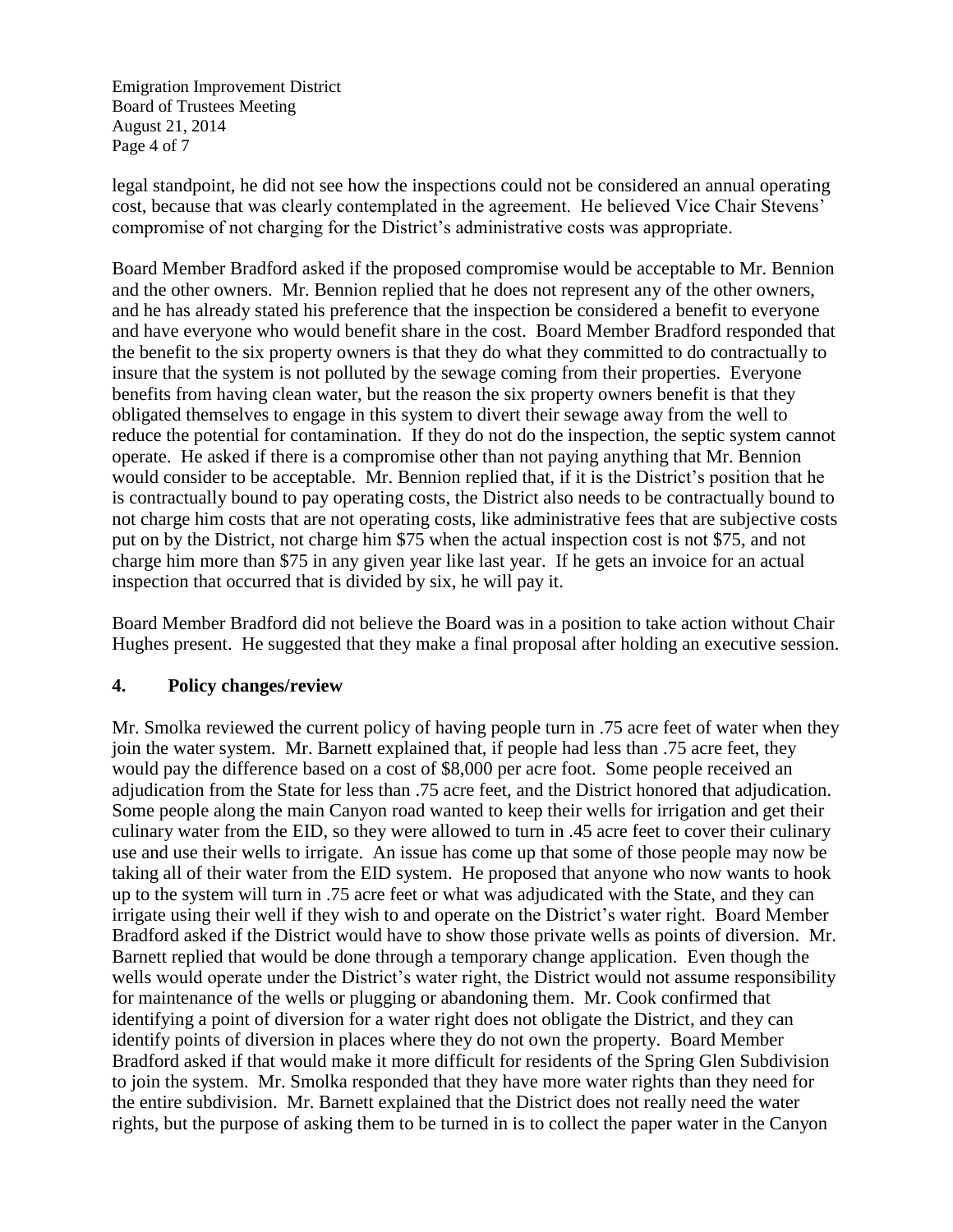Emigration Improvement District Board of Trustees Meeting August 21, 2014 Page 5 of 7

so people cannot profiteer from it. Mr. Smolka added that they also wanted to make it fair to the people who were already on the system. He asked if they should go back and try to get the additional right from those who previously turned in only .45 acre feet. Board Member Bradford stated that he considers this to be a property right, and he was not sure they could go back and claim additional property from someone with whom the District has already reached an agreement. Mr. Cook stated that, if they can establish that someone is no longer using their well, they could go back to them, because they would be using more water than what was originally agreed to for irrigating their property. Mr. Smolka suggested that they grandfather those with whom they already have agreements.

Mr. Smolka discussed a few lots on which nothing can be built under the current zoning or where someone purchased a lot to keep anyone from building on it in order to protect their lot. He suggested that the District look at those on a case-by-case basis, and if the lot is not buildable, not charge standby fees or hydrant fees on those lots. Board Member Bradford asked on what basis the EID would determine that the lot is unbuildable. Mr. Smolka replied that he could call the County to find out if it is economically unfeasible to build on the lot. Board Member Bradford stated that is a very weak argument for making that kind of decision. He believed they need a very careful definition of unbuildable, otherwise the District will be seen as arbitrary and capricious in their determination. Mr. Cook suggested that they could put the burden on the property owner to dispute why they think their lot may not be developable. They could also put an open space easement on the lot to guarantee that it would remain open space. Board Member Bradford agreed with that solution. Mr. Smolka noted that the District is a 501(c)3 organization, and people could donate their land to the District, with the District holding those lots with no development on them. Joe Smolka noted that the County will also allow property owners to combine adjacent lots, which is another option.

Mr. Smolka explained that some people who have two lots asked to put in a second connection on the adjacent property and water part of their property using that connection to keep down the accelerated rates for water usage. In the past, the District has not required property owners to actually install the second connection, just pay the impact fee for the second lot, and total water usage is divided between the two lots. He asked if they should continue to do that. He explained that he was approached by a property owner with two lots and the water rights who would like to put in another connection and hook part of her water system to it so all her usage would not be on one connection. Based on their current policy, she would have to pay the impact fee to put in a second connection. Mr. Cook suggested that they have her pay the impact fee and treat her like the others who have their usage divided between two lots to be consistent. Board Member Bradford asked if the District has a written policy to address that. Vice Chair Stevens requested that Mr. Smolka prepare a written policy for the Board to approve. It was suggested that they limit this to two lots only. After further discussion, the Board Members suggested that they discuss this matter further before deciding on a policy.

# **5. Report on certified delinquent notices and water turn-off notices**

Mr. Hawkes reported that the deadline for filing the certified delinquency notices is September 5 and noted that there was some question about the \$75 administrative fee associated with that. After contacting the State Auditor's Office, he found that the collection fee can be no more than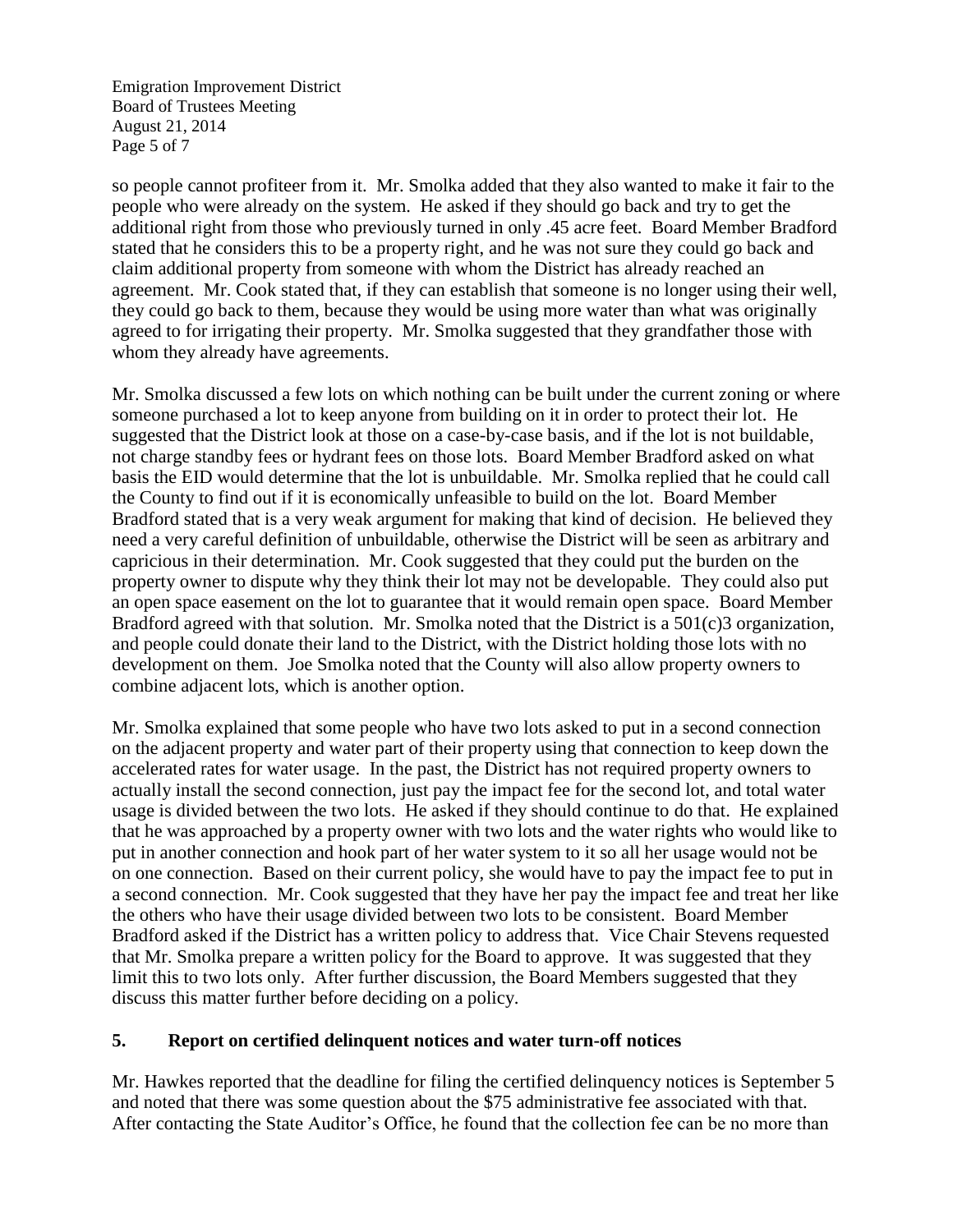Emigration Improvement District Board of Trustees Meeting August 21, 2014 Page 6 of 7

\$20. He recalled that the District adopted a policy in July 2014 setting a \$75 administrative fee, and he is waiting to hear back from the State Auditor's Office regarding that. He also reported that everyone was able to get caught up on their water fees, so they did not have to shut off service to anyone.

# **6. UFC flush/drainage ditch**

Mr. Hawkes reported that MC Contractors worked on the ditch, and it should now drain properly. He commented that they went out of their way to take care of it, and some of the repair was probably outside their warranty, but they included it in the warranty work.

# **7. Well status report**

Mr. Neeley stated that he thinks the motor burned up again in the Upper Freeze Creek well last Friday. Everyone worked hard to get Brigham Fork running and cut back so they could operate it at about 60 to 65 gpm. He contacted drilling companies, and Dewey Peterson was able to get there on Monday to pull the pump, which should be out tomorrow afternoon. Mr. Neeley stated that the problem could only be the motor or the cable, and he has learned that this VFD supplier has burned up several motors in the last couple of months, so he believes the problem is with the VFD supplier. They have arranged for the VFD supplier to put in a temporary soft starter instead of the VFD. There is a question about the turnaround time on the motor, and there is a motor in stock for \$15,000 they could get in place probably by the end of next week. If the Board is interested in having a backup motor and they believe getting water again in a week is worth \$15,000, they could use the motor that is in stock.

Mr. Smolka expressed concern that, if they purchase another motor, it may let the supplier off the hook on their warranty. He suggested that they purchase the additional motor now, and then have the supplier either rebuild or provide a new motor which the District would use as a backup. Mr. Neeley assured Mr. Smolka that buying a new motor would not negate the warranty on the existing motor. He noted that Rocky Mountain Power has offered to put a monitor on their line to be sure there are no power issues.

Mr. Barnett reported that Well 2 is now pumping at below 500 feet, and Brigham Fork is not producing gravel right now. He, Mr. Smolka, Mr. Hawkes, and Larry Hall spent some time a couple of weeks ago cleaning gravel out of the Brigham Fork well. Mr. Hall has installed a butterfly valve to back-pressure the well, but they are not able to pump it at its full pumping rate. Mr. Hawkes reported that Brigham Fork is on a manual set-up, and if it shuts down, it is a big process to get it going again.

Vice Chair Stevens asked if they need to make the decision now, or if they could wait a couple of weeks to buy the new pump. Board Member Bradford explained that they would lose Mr. Peterson's mobilization to the well. He believed it would make sense to get a back-up pump now, and he would consider that to be a \$15,000 insurance policy.

MOTION: David Bradford made a motion to purchase a new motor for the Upper Freeze Creek well as soon as possible. Mark Stevens seconded the motion.